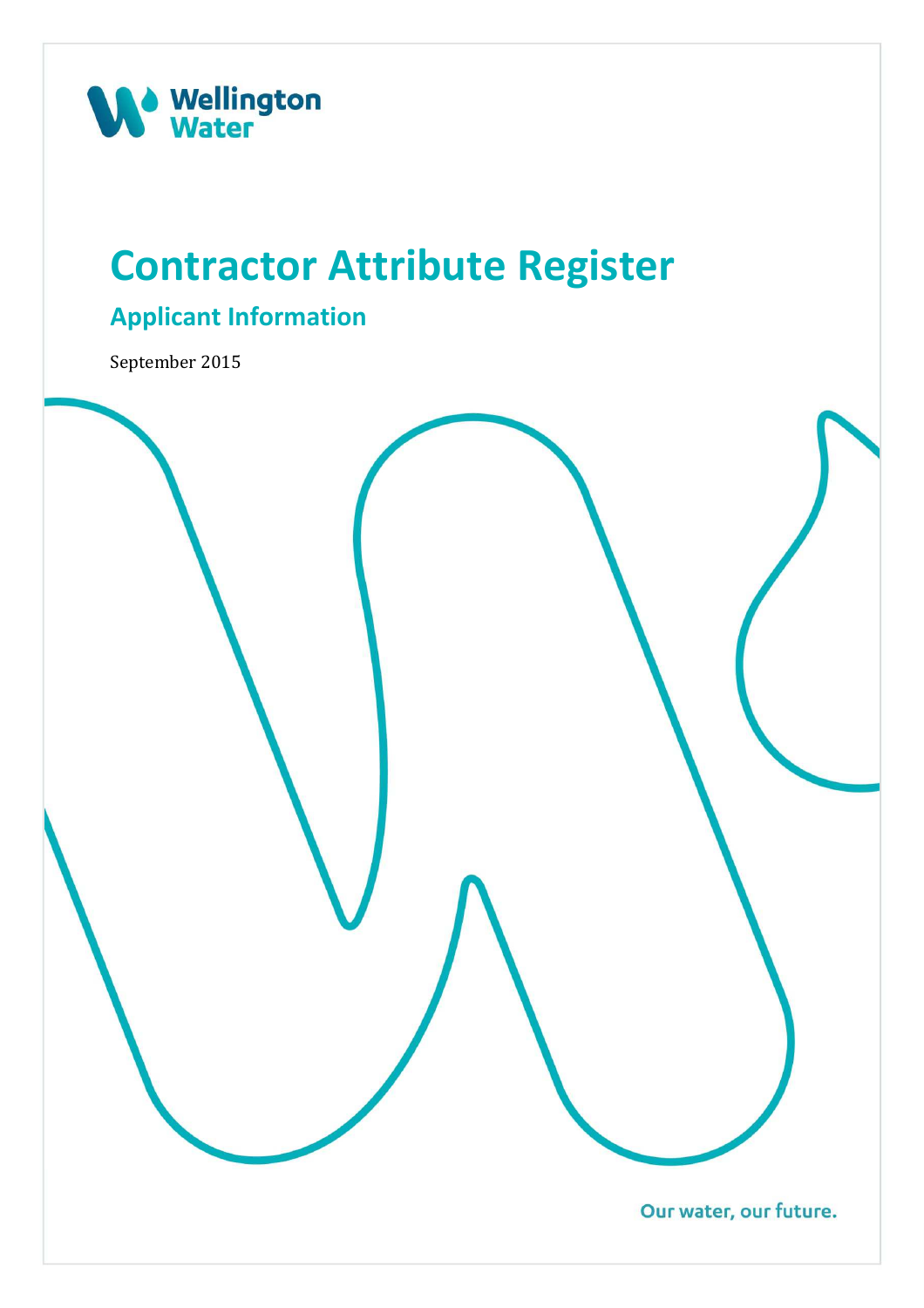## **Contents**

| 1.   |        |                                                                                                      |  |  |  |  |  |
|------|--------|------------------------------------------------------------------------------------------------------|--|--|--|--|--|
| 1.1. |        |                                                                                                      |  |  |  |  |  |
| 1.2. |        |                                                                                                      |  |  |  |  |  |
| 1.3. |        |                                                                                                      |  |  |  |  |  |
|      | 1.3.1. |                                                                                                      |  |  |  |  |  |
|      | 1.3.2. |                                                                                                      |  |  |  |  |  |
| 1.4. |        |                                                                                                      |  |  |  |  |  |
| 2.   |        |                                                                                                      |  |  |  |  |  |
| 3.   |        |                                                                                                      |  |  |  |  |  |
| 3.1. |        |                                                                                                      |  |  |  |  |  |
| 4.   |        |                                                                                                      |  |  |  |  |  |
| 4.1. |        |                                                                                                      |  |  |  |  |  |
| 5.   |        |                                                                                                      |  |  |  |  |  |
| 5.1. |        |                                                                                                      |  |  |  |  |  |
| 6.   |        |                                                                                                      |  |  |  |  |  |
| 6.1. |        |                                                                                                      |  |  |  |  |  |
| 7.   |        |                                                                                                      |  |  |  |  |  |
| 7.1. |        |                                                                                                      |  |  |  |  |  |
|      |        |                                                                                                      |  |  |  |  |  |
|      |        |                                                                                                      |  |  |  |  |  |
|      |        |                                                                                                      |  |  |  |  |  |
|      |        |                                                                                                      |  |  |  |  |  |
|      |        | Appendix E - Example scoring for a stormwater submission for the management skills attribute only 20 |  |  |  |  |  |

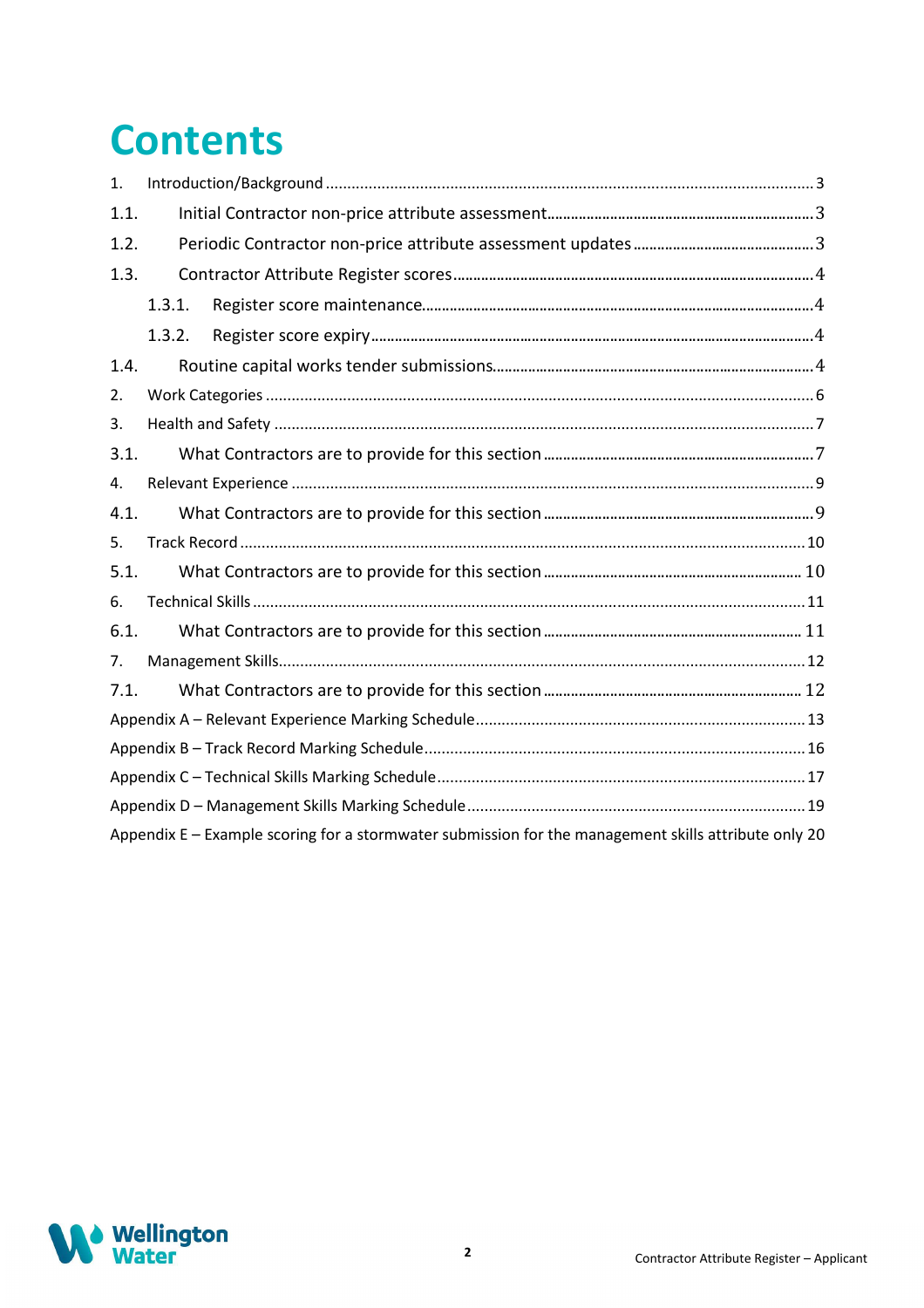# **1. Introduction/Background**

In order to streamline the Tender Evaluation process for routine water and drainage capital works projects, Wellington Water Ltd (Wellington Water) has commissioned a system where Contractors can prequalify/ register their non-price attributes. This Applicant Information document outlines how the Contractor Attribute Register system works and details the Work Categories included, the Non-Price Attributes evaluated and the information required to be submitted by the Contractor for registration in the Contractor Attribute Register database. The Marking Schedules used to assess the Contractors non-price attributes against the different work categories are also included in this document.

The non-price attribute information is stored in a central database and can be updated, as detailed below. Contractors will receive their 'Register Scores' initially, at the time of any reassessment and annually if requested.

Note to Applicants: This Contractor Attribute Register system is currently only being used for works in the Wellington City Council area.

### **1.1. Initial Contractor non-price attribute assessment**

The initial assessment will be conducted by a panel using the non-price attribute information submitted in accordance with the requirements of this Applicant Information document and the Tender Documents where relevant. Wellington Water will take into consideration past performance on projects managed by Wellington Water as well as any knowledge Wellington Water has or obtains regarding the submission.

- Contractors will initially be asked to submit their attribute information for the following:
	- o Relevant Experience
	- o Track Record
	- o Technical Skills
	- o Management Skills
- The submitted attributes will be scored according to the scoring schedules relative to each attribute as contained in the schedules to this document
- Contractors may, under exceptional circumstances, request to be reassessed. Circumstances such as ISO accreditation will be considered at the sole discretion of the evaluation panel at Wellington Water

Example scoring can be seen in Appendix E.

### **1.2. Periodic Contractor non-price attribute assessment updates**

Wellington Water may, at any time, convene a panel to update its assessment of any Contractor either from information submitted by the Contractor with a tender (whether or not the Contractor wins the tender) or outside of a Tender process, or from any other information Wellington Water obtains about a Contractor.

Any additional information submitted in accordance with this Applicant Information document and the Tender Documents (where relevant) by a Contractor with registered non-price attributes will only be assessed if the Contractor provides a cover letter with their submission that identifies how the additional information varies that previously assessed.

A Contractor with registered non-price attributes must advise of any detrimental changes to their nonprice attribute information, as held by Wellington Water at that time. Failure to do this will disqualify

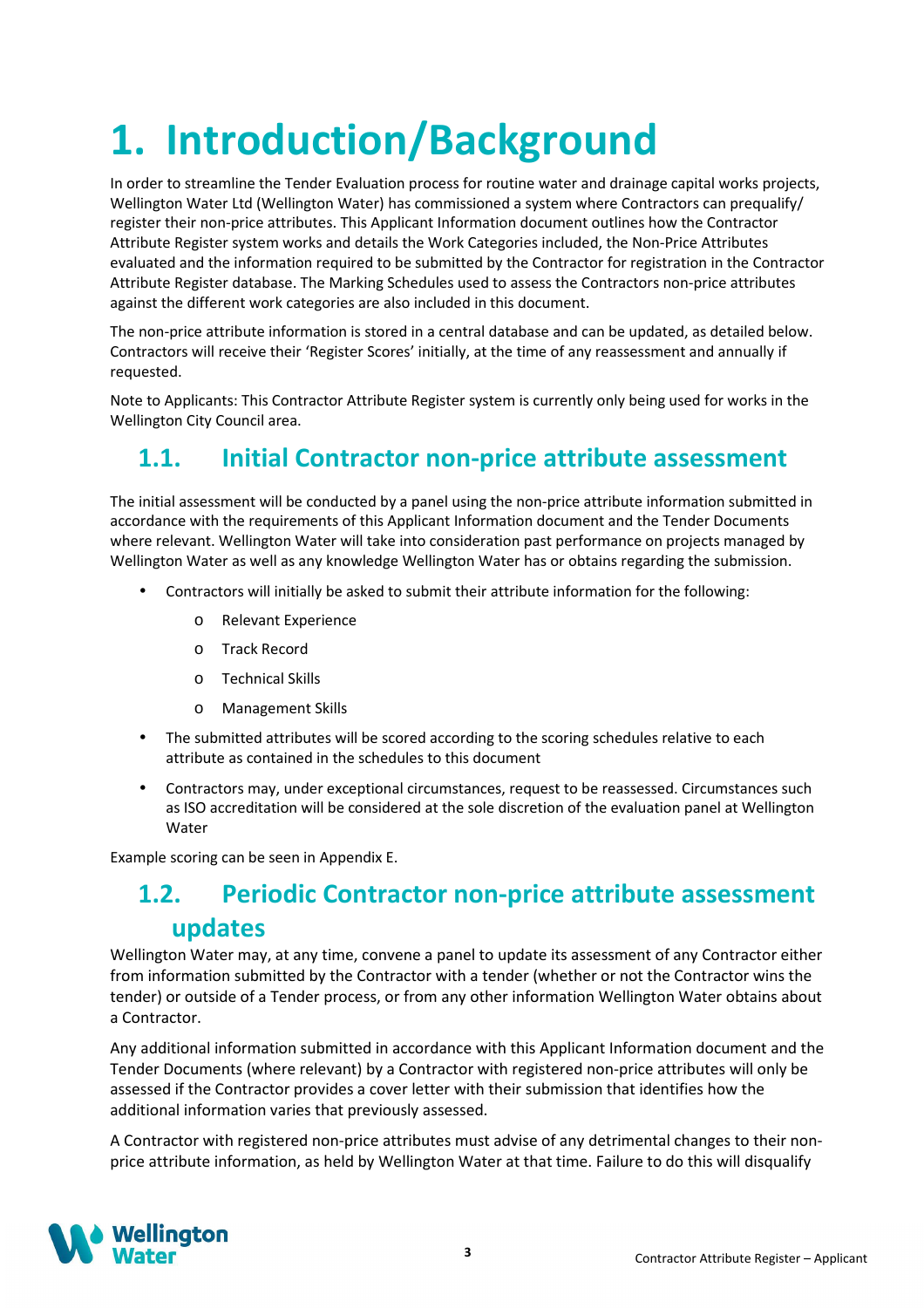the Contactor from Tendering until such a time as they resubmit their non-price attributes in their entirety for re-evaluation.

Additionally a project completion evaluation will be carried out by the Wellington Water Project Manager within 10 days of the issue of the certificate of Practical Completion for all relevant capital works projects. The peer reviewed Project Completion Contractor Attribute Evaluation will be provided to the Contractor, and the database updated accordingly no more than 10 days after the date of provision of the evaluation to the Contractor. Where the project includes Contract Works that fall under two Work Categories (for example a combined sewer and stormwater contract), a project completion evaluation will be carried out for each Work Category. Irrespective of the relative value of the individual component Work Categories, the final Contract value will be used to determine the price band. See Section 3 below for definition of the Work Categories and price bands.

### **1.3. Contractor Attribute Register scores**

### **1.3.1. Register score maintenance**

For Project Completion assessments the "New Register Score" is calculated as an average of the "Evaluation Score" and the pre-existing "Register Score" for all sub-attributes, except for the Qualifications/Training and Construction Skills sub-attributes of the Technical Skills non-price attribute, and Quality Management Systems sub-attribute of the Management Skills non-price attribute, where the Evaluation Score, and therefore the New Register Score, is a 100% replacement of the pre-existing Register Score.

For all other assessments the Evaluation Score, and therefore the New Register Score, is a 100% replacement of the pre-existing Register Score.

### **1.3.2. Register score expiry**

The non-price attribute scores held in the Contractor Attribute Register database are valid for five years. It is the Contractor's responsibility to monitor the validity of their scores in the Contractor Attribute Register. Wellington Water will endeavour to advise the Contractor that their scores have expired, once this has occurred, however Wellington Water accept no liability as a result of a failure to do so. Any Contractor with expired scores for a particular Category, that wishes to Tender for work in that Category, will be required to resubmit their non-price attribute information for the relevant category in accordance with this Applicant Information document and the Tender Documents where relevant.

### **1.4. Routine capital works tender submissions**

Request for Tender (RFT) documents issued by Wellington Water may use the Contractor Attribute Register.

Contractors with pre-qualified/registered non-price attribute scores are required to submit a project methodology and project specific Health & Safety statement along with the other information required by the Tender Documents for each Tender (the other attribute scores will come from the central database). The Methodology will be evaluated and scored at the time of tender.

Contractors not registered or without a relevant category score will be required to register their non-price attributes. The submission is to address the non-price attributes described in this document. The submission shall accompany the tender in accordance with the RFT documents.

Should the Contract Works specified in a Tender fall under two Work Categories (for example a combined sewer and stormwater contract), a weighted average by relative price of each Work Category will be used to combine the separate Work Category non-price attribute scores into one for the Tender evaluation. For example, the value of the sewer proportion of works and the value of the stormwater proportion of works will be used to determine each Work Categories respective weighted proportion of the Tender Sum, which will then be multiplied by each respective Work Category non-price attribute score to obtain a combined

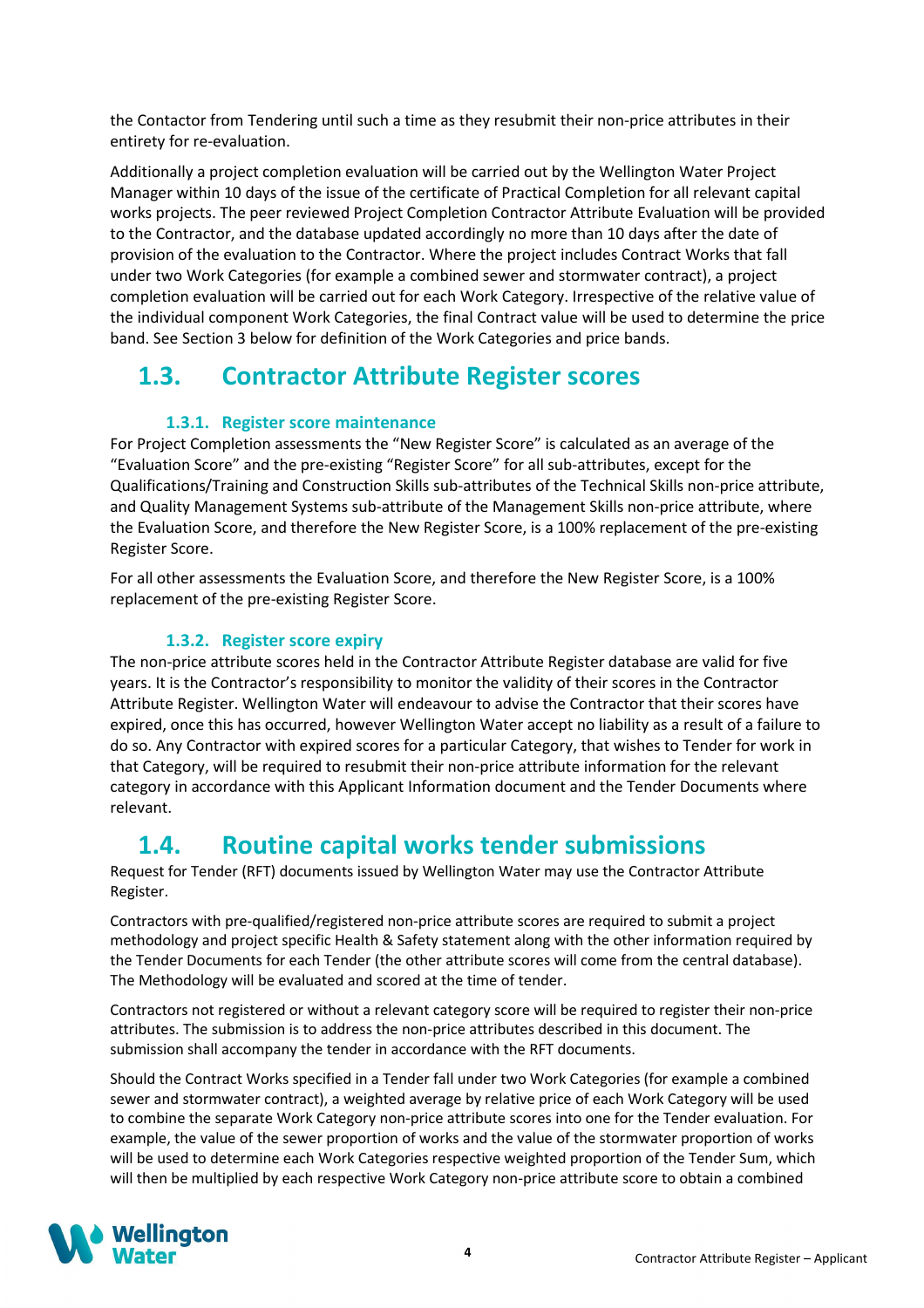non-price attribute score for the Tender evaluation. Irrespective of the relative value of the individual component Work Categories, the Contract Sum will be used to determine the price band. See Section 3 below for definition of the Work Categories and price bands.

For queries relating to this process, please contact Wellington Water on 04 912 4400 or info@wellingtonwater.co.nz.

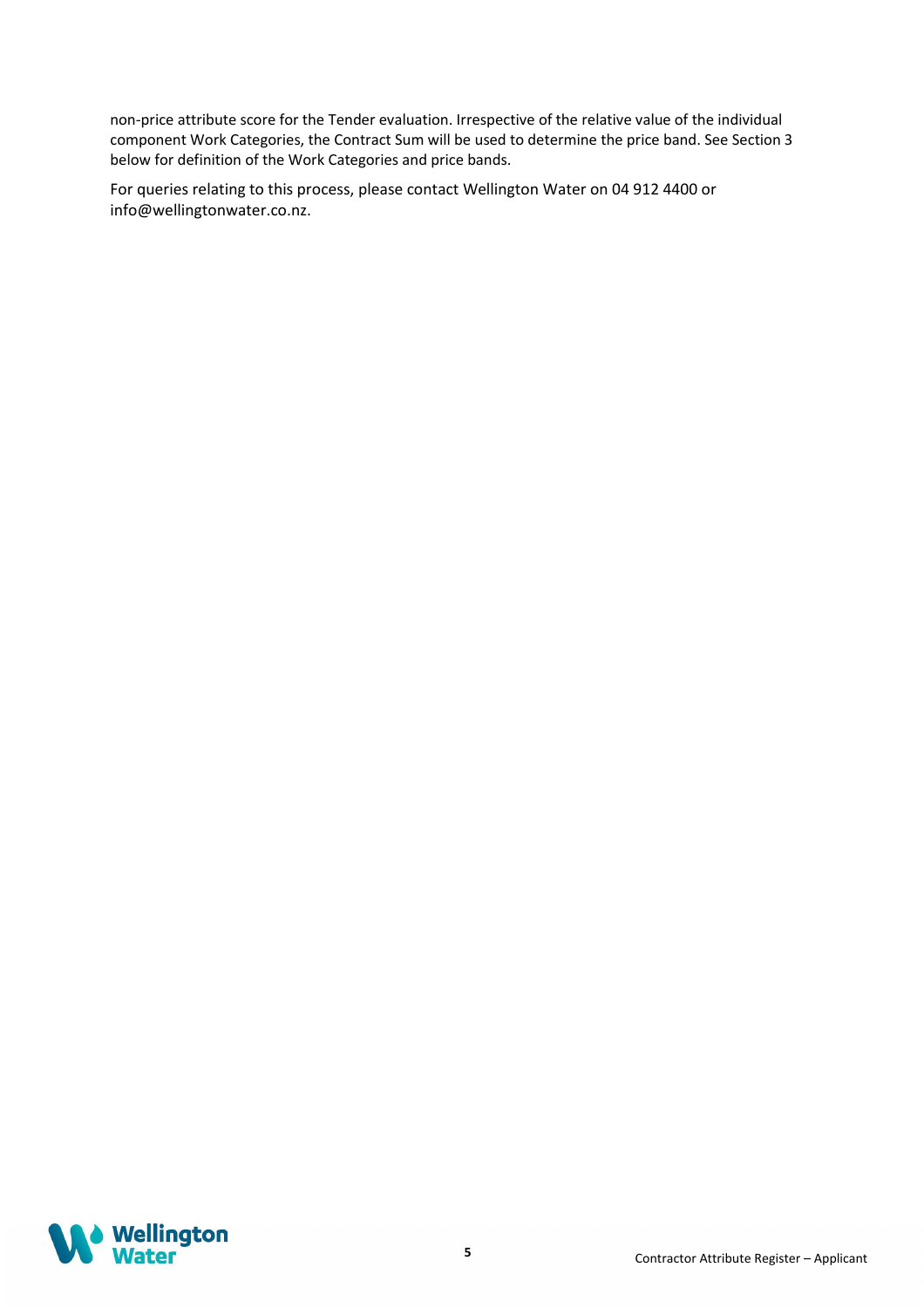## **2. Work Categories**

Pre-registration is for the following six Work Categories as set out in Table 1 below.

| <b>Contract Value</b>   | <b>Stormwater</b> | Sewer  | Water             |
|-------------------------|-------------------|--------|-------------------|
| $0 - $500,000$          | 1) SW1            | 2) SS1 | 3) W1             |
| \$500,000 - \$1,500,000 | 4) SW2            | 5) SS2 | 6) W <sub>2</sub> |

#### **Table 1- Work Categories**

A contractor may apply for all or any of the above categories. Each Work Category will be assessed independently.

The Work Categories are guidelines only and Wellington Water, at its sole discretion, may select the band contractors fall into. Wellington Water will only use the scores for pre-registered tenderers where:

- The lead contractor must be doing at least 80% of the work by value
- For a contractor to be used on water works (Work Categories W1 and W2) the contractors must be fully compliant with the inoculation and medical testing of staff as required by Wellington Water under its existing procedures
- The contractor must supply sufficient information to comply with the existing Wellington Water Health and Safety requirements
- Insurance certificates and generic health and safety plans must be current
- Compliance with any other pre-site occupation requirements of Wellington Water's policies

Contracts in excess of \$1,500,000 or those requiring specialist technical expertise e.g. directional drilling may not be covered by this pre-registration process. Note however, the contractor evaluation system may still be used in these situations at the sole discretion of Wellington Water.

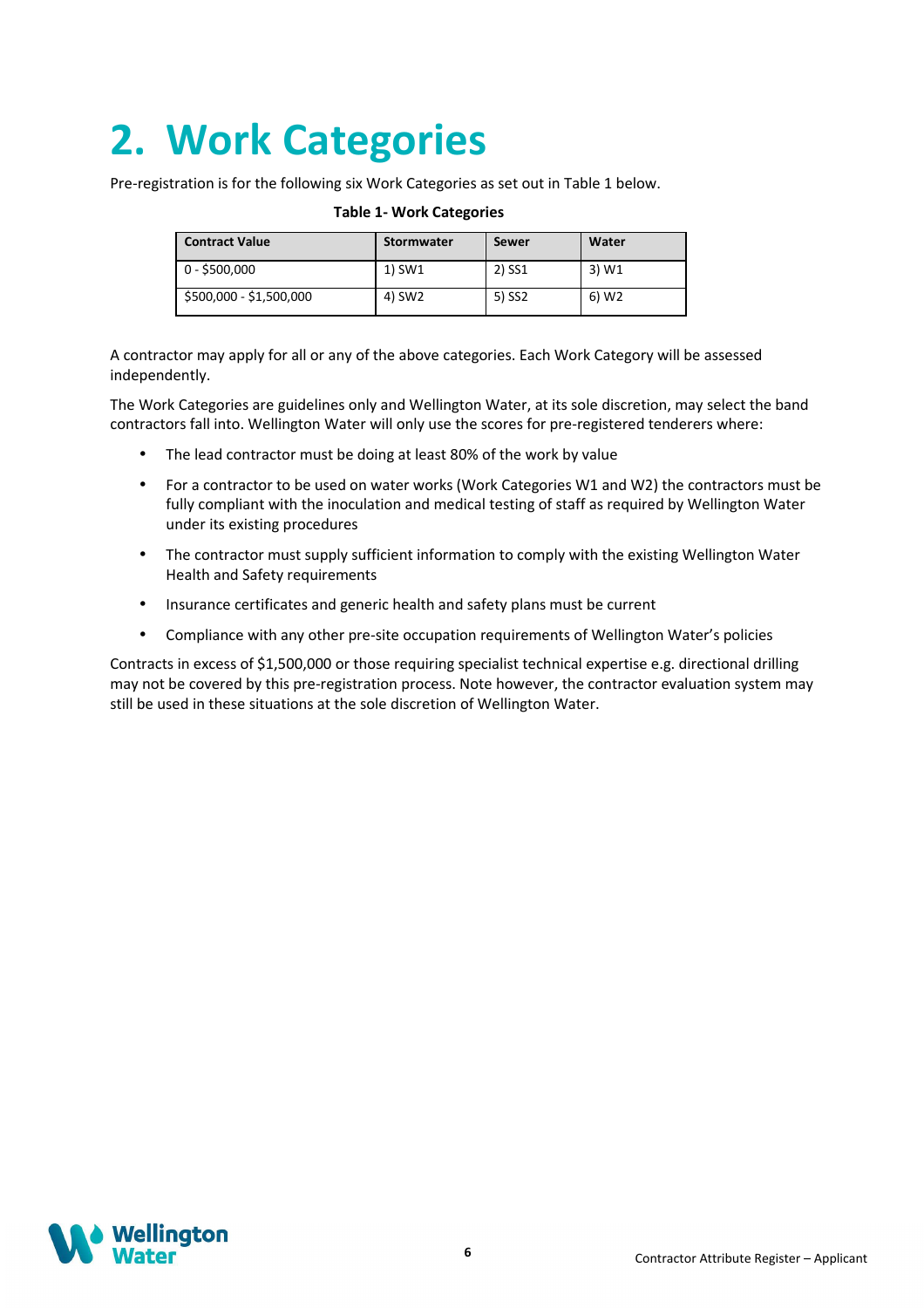## **3. Health and Safety**

One of Wellington Water's key areas of focus is excellence in Health and Safety performance. Wellington Water will continue to maintain its existing health and safety procedures. Site specific plans will be required upon award of a contract and must be approved prior to possession of the site being given and any physical works commencing.

Health and safety management and performance is evaluated as a sub category under the following sections: Track Record, Management Skill and Methodology. Wellington Water will take into consideration relevant information held at Wellington Water on file as well as information submitted or received from contractor referees.

If during a financial year (July to July) poor health and safety performance is observed, a contractor's health and safety scores will be revised within the database on an ad hoc basis following an investigation by Wellington Water. Wellington Water will provide a copy of the investigation report to the contractor.

### **3.1. What Contractors are to provide for this section**

Contractors are expected to supply:

- A copy of their corporate health and safety policy
- A statement demonstrating their commitment to health and safety practice and how they will comply with or exceed Wellington Water's existing health and safety procedures and requirements
- An outline of their health and safety plan relevant to the provision of the services requested by this pre-registration process and the way in which obligations under the Health and Safety in Employment Act 1992 will be fulfilled. As a minimum, the outline should cover:
	- o The extent to which they will accept responsibility for those risks and to which the Contractor expects other persons (including the Principal) to accept responsibility for those risks
	- o The way they will manage risks and health and safety obligations that will be their responsibility both as allocated under the Contract and under the Health and Safety in Employment Act 1992, and under any recognised codes of practice or industry guidelines regarding health and safety
	- o Their personnel training and competency register including first aid
	- o Their procedures for the management of safety on the Site with regards to the allocation of responsibilities both within the Contractor's employees and as between the Contractor and the Contractor's subcontractors and workers on temporary hire
	- o Their accident and incident reporting and recording procedure in relation to events that do or could affect the health and/or safety of any person under their supervision
	- o Their emergency programme for the handling of emergencies or imminent danger arising while providing services to the Principal
- The name and relevant qualifications/work experience of the person whom the Tenderer proposes to appoint for the purpose of ensuring compliance, with all site health and safety requirements (Site H&S Supervisor)

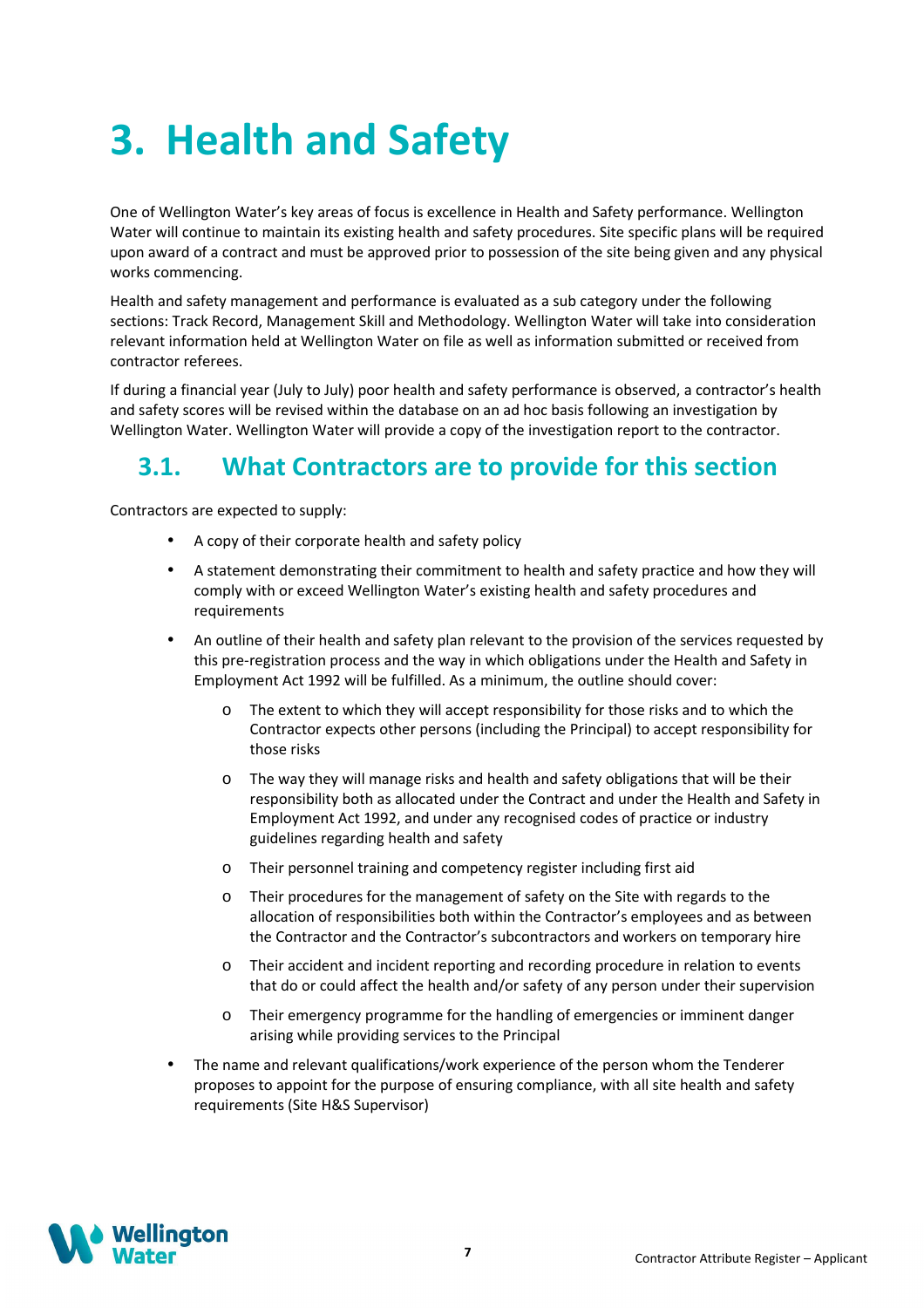- A summary of their health and safety "credentials" covering:
	- o awards received
	- o prosecutions or complaints
	- o other relevant information

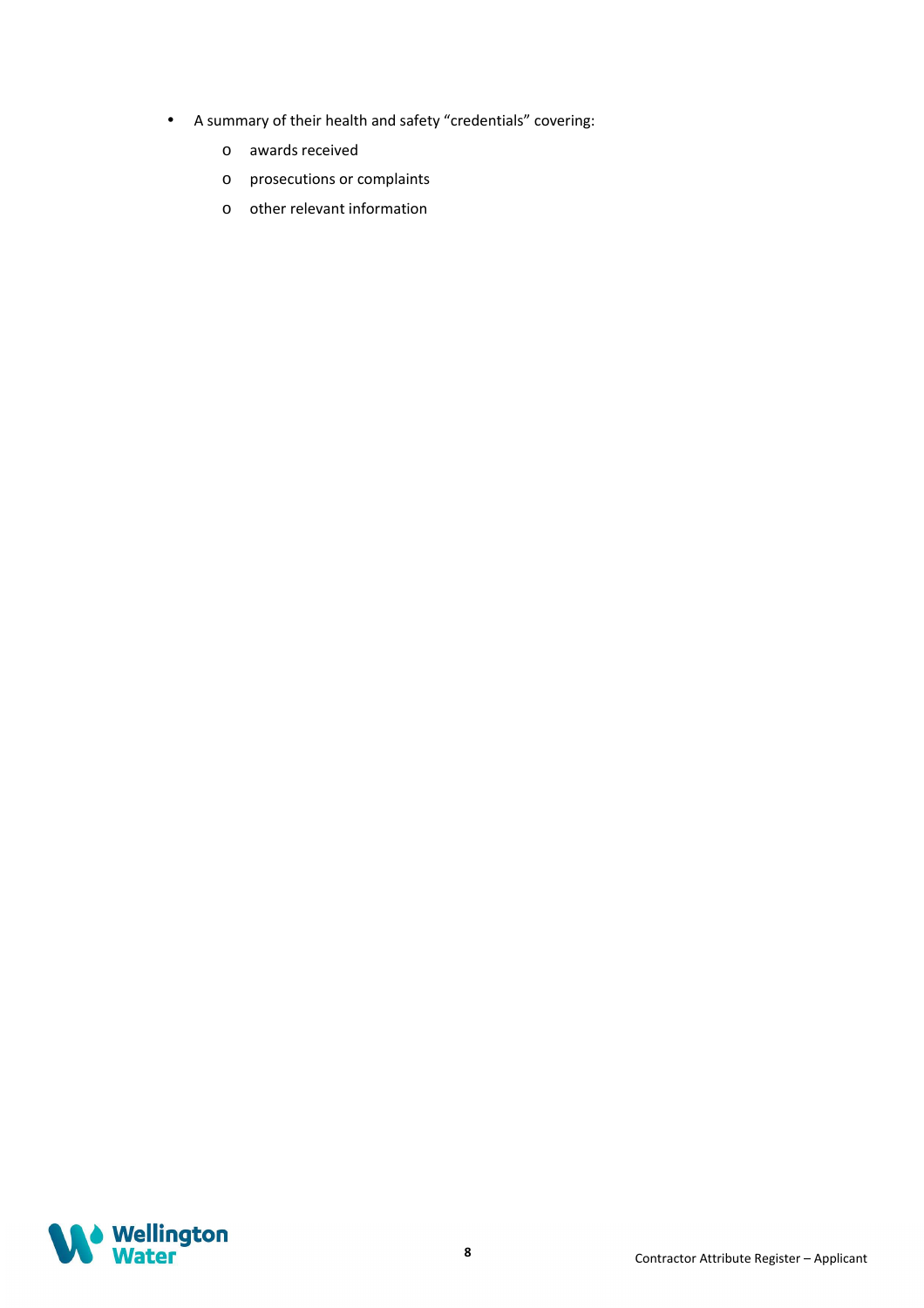## **4. Relevant Experience**

The attribute "Relevant Experience" refers to the contracting entity as opposed to the individuals within that company, i.e. corporate experience. It is measured by whether the Contractor has done the type of work before and how recently. An equally important component of relevant experience is the exposure and experience working on private property and/or involving public relations.

The marking schedule for this attribute can be found in Appendix A. Note that different relevant experience is required for each category being applied for. Also, relevant experience is assessed differently between sewer, stormwater and water projects.

Recent experience is considered more valuable than historic experience. As such, experience from the previous five years only is considered and the more recent experience gains a higher score relative to past experience. All projects provided must be complete at the time of submission.

Note: Where a Project Completion Contractor Attribute Evaluation is carried out, Wellington Water reserve the right to consider previous Relevant Experience in evaluating the project completion Relevant Experience non-price attribute.

### **4.1. What Contractors are to provide for this section**

Details for five example projects demonstrating relevant experience within the last five years for each work category applied for. For example:

- Name
- Client
- Value
- Summary of Works

Note that details for five different projects must be provided for **each work category and value band being applied for.** 

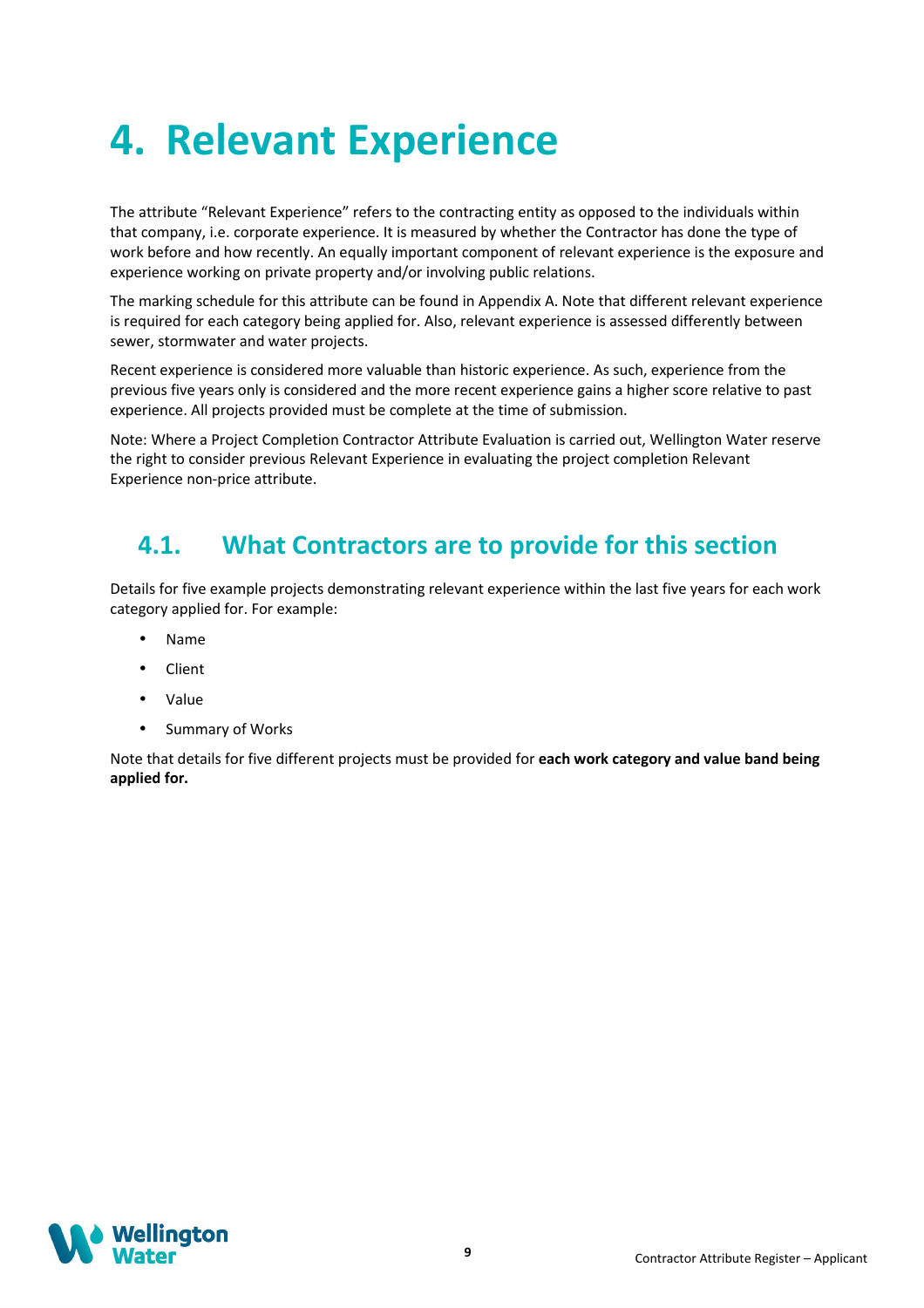## **5. Track Record**

Track Record is an assessment of the Contractors performance record for all aspects of previous projects within specific work categories. This attribute relates to the level of client (or an agent for the client) satisfaction with the Contractor's performance on specific projects so involves the contractor providing relevant referees for each work stream.

For more information on what will be asked of the referees refer to the questionnaire in Appendix B.

### **5.1. What Contractors are to provide for this section**

Contractors are to nominate three referees for whom the contractor has completed a project within the last five years within each work category being applied for. The referee must be contactable during normal working hours – Contractors to provide main contact number as well as alternative contact.

The referee will be queried on the Contractor's performance in the following areas:

- Quality of performance
- Health and Safety performance
- Work on private property & public communications
- Timeliness adherence to project programme
- Budget
- Variations
- Reinstatement
- As built plans (including timeliness and quality)

Wellington Water may also make enquires with parties who are not nominated by the Contractor in respect of the Contractor's track record.

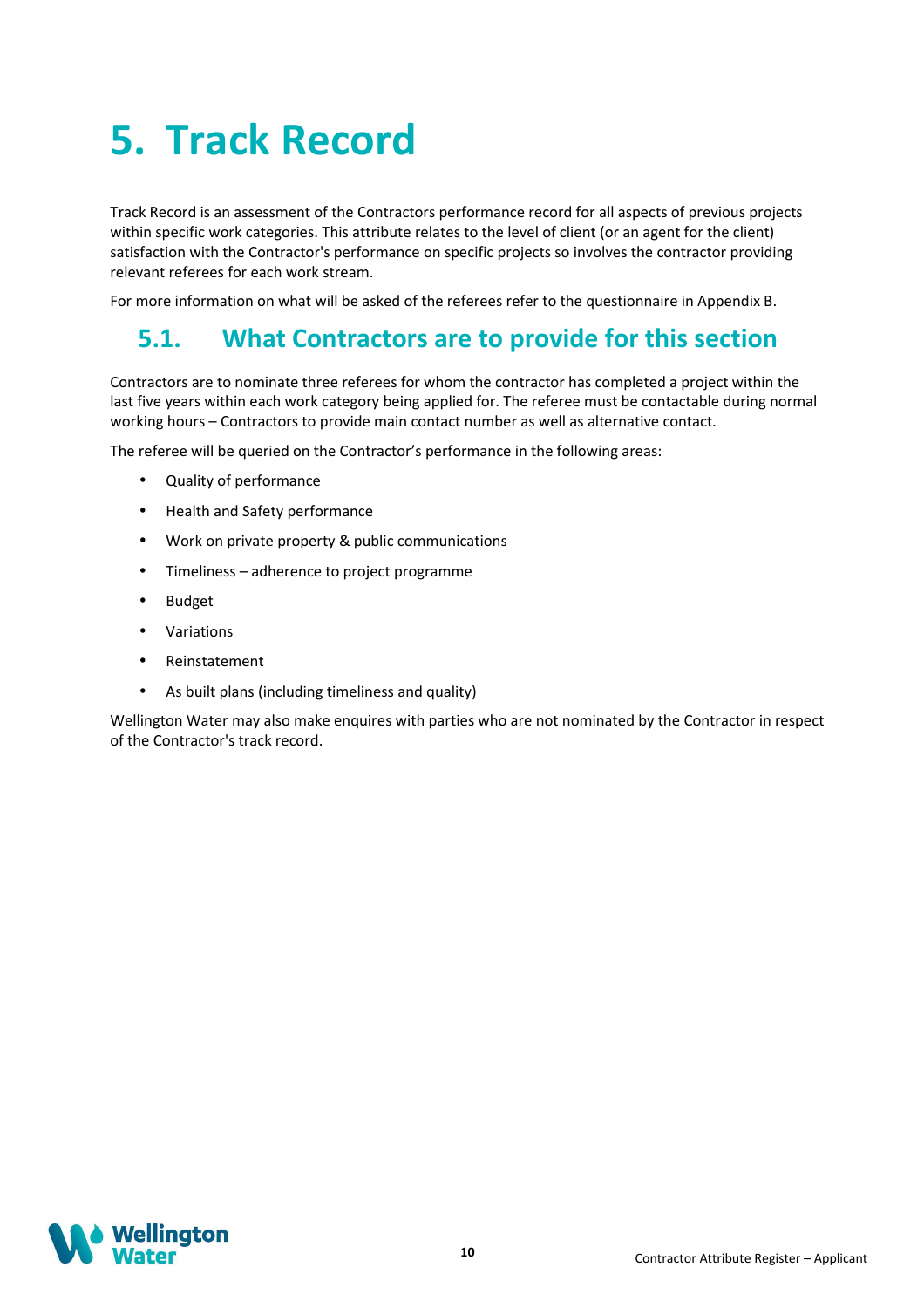# **6. Technical Skills**

Technical skills refers to the competency of the personnel within the Contractor's organisation, as opposed to the contracting entity itself, with particular regard to their skills and experience in technical areas, relative to sewer, stormwater or water, and for each value bracket. The marking schedule for this attribute can be found in Appendix C.

It will be necessary to assess the Contractor's skills in a general context keeping in mind the skill sets required to adequately complete specific works, in this case being sewer, stormwater and water for each of the value brackets.

### **6.1. What Contractors are to provide for this section**

Contractors are to provide CVs of all key staff who will typically be involved in projects under each category, demonstrating the technical skills of that staff.

Training certificates, licences and the like should be attached to CV's.

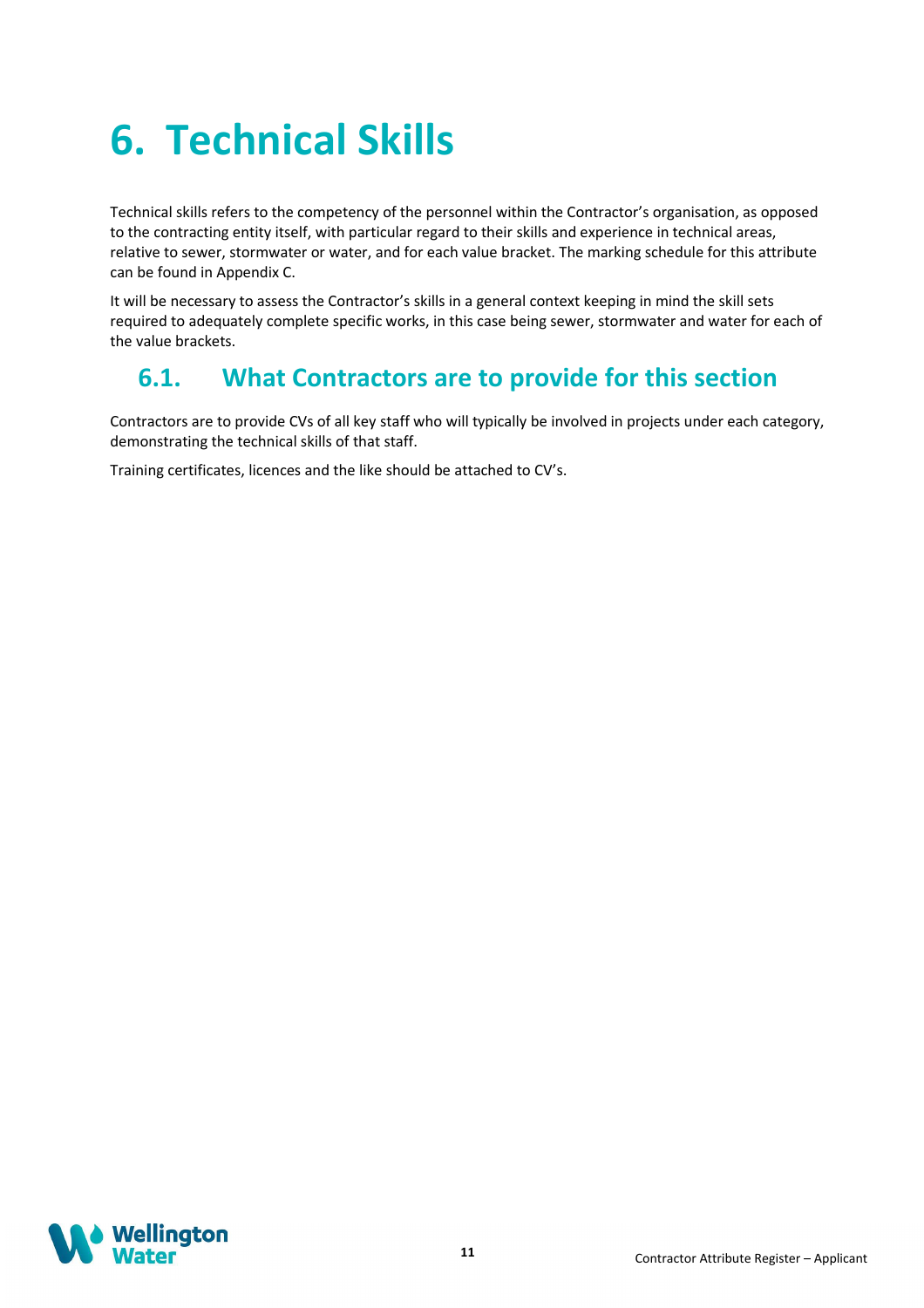## **7. Management Skills**

Under this attribute Wellington Water will evaluate the management systems used by the Contractor and the implication of those systems to the benefit of particular projects. General project management as well as programme management and cost management are assessed in this category. It is necessary to determine that the Contractor is capable in all these areas and maintains a proactive approach highlighting appropriate information to the client in a timely manner to facilitate informed decision making.

Both general project updates as well as H&S incident reporting are very important on any project, to provide the engineer and the client with the Contractor's perspective of the status of the project.

The Contractor's affiliation or quality management systems are part of the assessment in this category. ISO, TQS2, TQS1 or internal QA systems are the assessment criteria that will benefit the Contractor in this category.

Environmental management and the implementation of environmental management plans will be assessed under this category.

An important aspect of the management skills section is the implementation of both a Contractor's methodology, and their site specific health and safety plan.

The marking schedule for this attribute can be found in Appendix D.

### **7.1. What Contractors are to provide for this section**

Contractors are to provide details for each of the sub-categories of management skills as noted in Appendix D. Information is provided in the marking schedule on what attributes will gain high scores under each subcategory which also provides a guide for the type of information required under this section.

Where appropriate, details of qualifications, compliance certificates and licences should be referenced under this section, with copies provided.

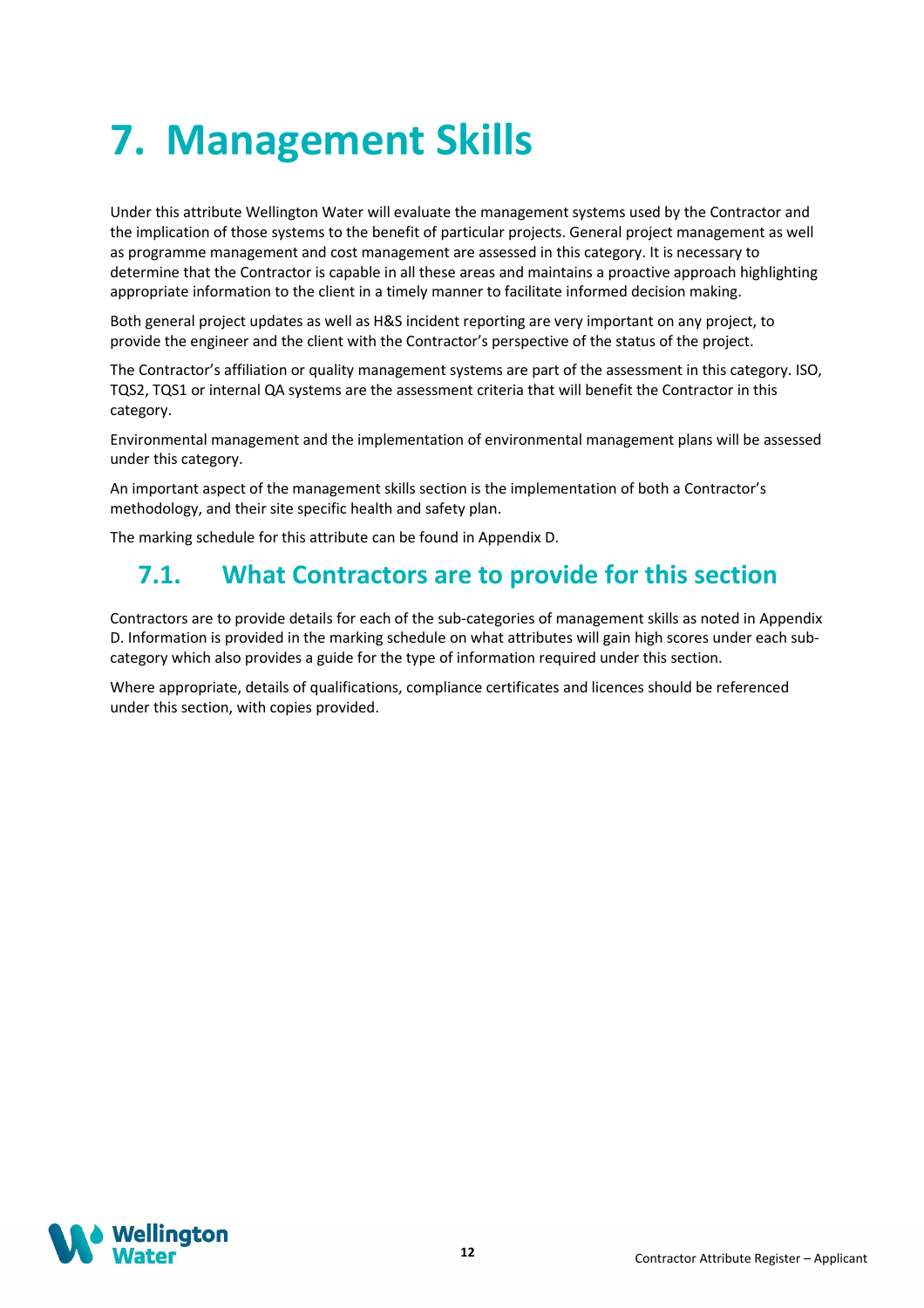## **Appendix A – Relevant Experience Marking Schedule**

Applicable to Stormwater **SW1** and **SW2**

| <b>Possible</b><br>score | <b>Construction Works</b><br>(65%)                                                                                                                                                                                                                                           | <b>Working in Private Property and</b><br><b>Public Relations (35%)</b>                                 |  |  |
|--------------------------|------------------------------------------------------------------------------------------------------------------------------------------------------------------------------------------------------------------------------------------------------------------------------|---------------------------------------------------------------------------------------------------------|--|--|
| $85 - 100$               | Directly applicable, very related,<br>same type of works:<br>- Stormwater works<br>- Other associated complex<br>works $^1$ .<br>- In Wellington: steep terrain<br>limited difficult access<br>- Works in tidal zones<br>- Work in CBD/suburban<br>shopping areas            | Extensive works in private<br>properties and/or extensive<br>effective public relations                 |  |  |
| $75 - 84$                | Directly applicable, very related,<br>same type of works:<br>- Stormwater works<br>- Other less complex associated<br>works <sup>2</sup><br>- In Wellington: steep terrain<br>limited difficult access<br>- Works in tidal zones<br>- Work in CBD/suburban<br>shopping areas | Most projects involved works in<br>private properties and/or<br>effective public relations              |  |  |
| $50 - 74$                | Applicable, similar works:<br>- Sewer & stormwater works<br>- Work on busy streets                                                                                                                                                                                           | Some projects involved works in<br>private properties and/or<br>extensive effective public<br>relations |  |  |
| $36 - 49$                | Applicable, similar works:<br>- Either some sewer or<br>stormwater works                                                                                                                                                                                                     | Rarely have projects involved<br>works in private properties and/or<br>effective public relations       |  |  |
| $0 - 35$                 | No related works                                                                                                                                                                                                                                                             | No work in private property. No<br>public relations                                                     |  |  |

1. Complex works including: the construction of energy dissipaters, under pinning of building foundations; removal and reinstatement of small buildings such as garages, green houses; aerial services construction such as aerial stormwater; large retaining wall construction etc,

2. Major concrete works; small retaining wall construction; stormwater intakes other associated structures.

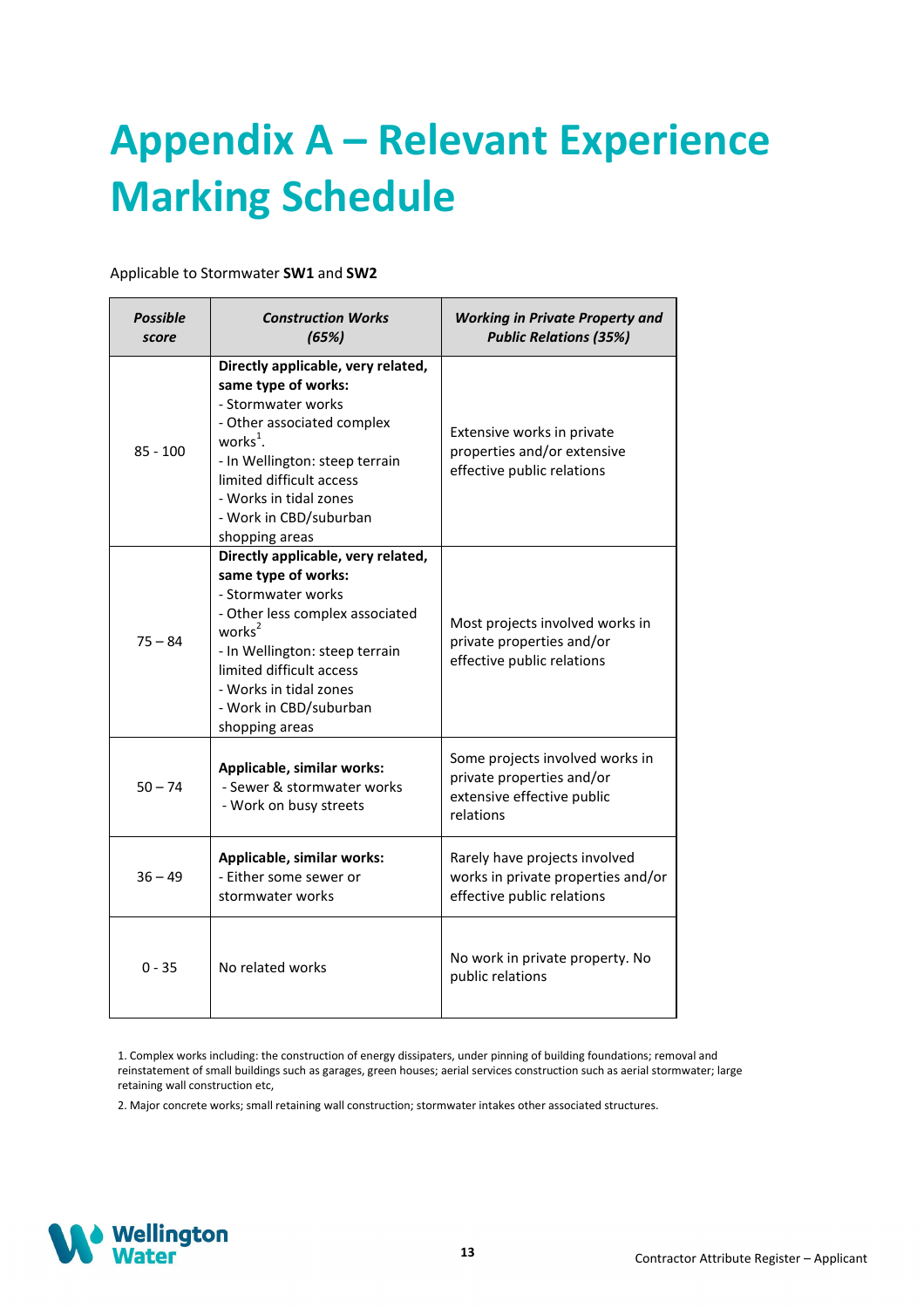#### Applicable to Sewer Works **SS1** and **SS2**

| <b>Possible</b><br>score | <b>Construction Works (65%)</b>                                                                                                                                                                                                                                              | <b>Working in Private Property and</b><br><b>Public Relations (35%)</b>                                 |
|--------------------------|------------------------------------------------------------------------------------------------------------------------------------------------------------------------------------------------------------------------------------------------------------------------------|---------------------------------------------------------------------------------------------------------|
| $85 - 100$               | Directly applicable, very related,<br>same type of works:<br>- Sewer works<br>- Other associated complex<br>works $1$<br>- In Wellington: steep terrain<br>limited difficult access<br>- Works in tidal zones<br>- Work in CBD/suburban<br>shopping areas                    | Extensive works in private<br>properties and/or extensive<br>effective public relations                 |
| $75 - 84$                | Directly applicable, very related,<br>same type of works:<br>- Sewer Works<br>- Other less complex associated<br>works <sup>2</sup> .<br>- In Wellington: steep terrain<br>limited difficult access.<br>- Works in tidal zones<br>- Work in CBD / suburban<br>shopping areas | Most projects involved works in<br>private properties and/or<br>effective public relations              |
| $50 - 74$                | Applicable, similar works:<br>- Sewer & stormwater works<br>- Work on busy streets                                                                                                                                                                                           | Some projects involved works in<br>private properties and/or<br>extensive effective public<br>relations |
| $36 - 49$                | Applicable, similar works:<br>- Either some sewer or<br>stormwater works                                                                                                                                                                                                     | Rarely have projects involved<br>works in private properties and/or<br>effective public relations       |
| $0 - 35$                 | No related works                                                                                                                                                                                                                                                             | No work in private property. No<br>public relations                                                     |

1. Complex works including: pump station construction, under pinning of building foundations, removal and reinstatement of small buildings such as garages, green houses, aerial services construction such as aerial sewer, large retaining wall construction etc,

2. Major concrete works, small retaining wall construction, stormwater intakes other associated structures.

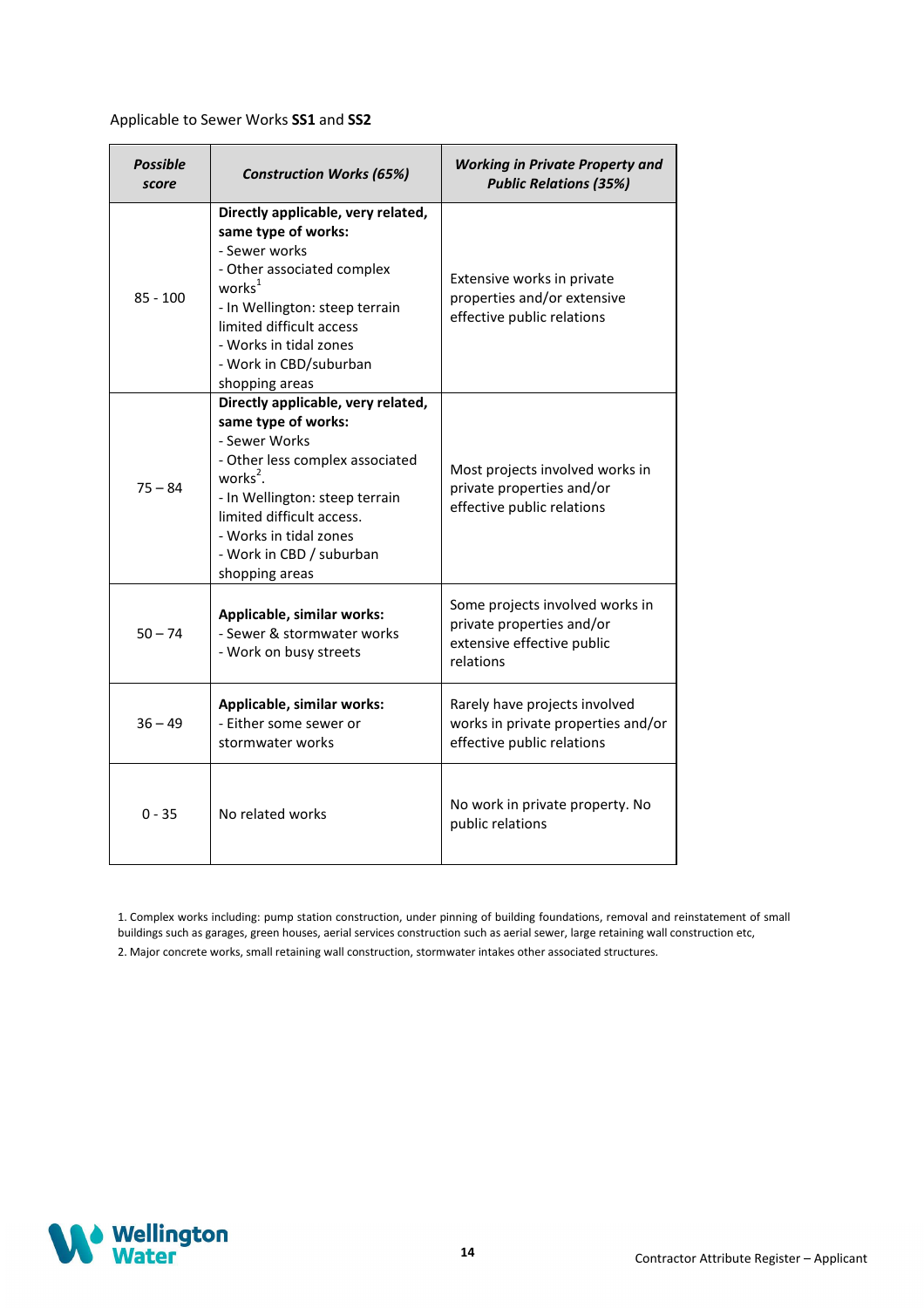### Applicable to Water Works **W1** and **W2**

| <b>Possible</b><br>score | <b>Construction</b><br><b>Works (60%)</b>                                                                                                                                                                                                                                        | <b>Network Understanding</b><br>(15%)                                                                                                                                                                                                                                                                              | <b>Public Relations (25%)</b>                                                                                                                                                           |  |  |
|--------------------------|----------------------------------------------------------------------------------------------------------------------------------------------------------------------------------------------------------------------------------------------------------------------------------|--------------------------------------------------------------------------------------------------------------------------------------------------------------------------------------------------------------------------------------------------------------------------------------------------------------------|-----------------------------------------------------------------------------------------------------------------------------------------------------------------------------------------|--|--|
| $85 - 100$               | Directly applicable, very<br>related, same type of<br>works:<br>- Potable water works<br>- Large diameter pipelines<br>- In Wellington: in<br>congested, tight corridor<br>areas<br>- Works in highly (service)<br>congested areas<br>- Work in CBD / suburban<br>shopping areas | - Demonstrates a high level of<br>attention to detail when<br>planning network interaction<br>- Proactively researches the<br>network prior to every shut<br>down<br>- Meets the shut down area<br>and timeframe for 95% of shut<br>downs<br>- 100% rate of resident<br>reconnection as part of every<br>shut down | - Meets resident<br>notification requirements<br>100% of the time<br>- Complaints on not more<br>than 5% of jobs<br>- Advanced, proactive<br>communication with<br>business/home owners |  |  |
| $75 - 84$                | Directly applicable, very<br>related, same type of<br>works:<br>- Potable water works<br>- In Wellington: in<br>congested, tight corridor<br>areas<br>- Works in highly (service)<br>congested areas<br>- Work in CBD/suburban<br>shopping areas                                 | - Proactively researches the<br>network prior to every shut<br>down<br>- Meets the shut down area<br>and timeframe for 90% of shut<br>downs<br>- 95% rate of resident<br>reconnection as part of every<br>shut down                                                                                                | - Meets resident<br>notification requirements<br>90% of the time<br>- Complaints on not more<br>than 10% of jobs<br>- Advanced, proactive<br>communication with<br>business/home owners |  |  |
| $50 - 74$                | Applicable, similar works:<br>- Potable water works and<br>other trenching works<br>- Work on busy streets                                                                                                                                                                       | - Plans most shut downs prior<br>to shutdowns<br>- Meets the shut down area<br>and timeframe for 80% of shut<br>downs<br>- 90% rate of resident<br>reconnection as part of every<br>shut down                                                                                                                      | - Meets resident<br>notification requirements<br>80% of the time<br>- Complaints on not more<br>than 25% of jobs                                                                        |  |  |
| $36 - 49$                | Applicable, similar works:<br>- Small amounts of potable<br>water works i.e. rider mains<br>and fire mains only                                                                                                                                                                  | - Prepares a plan only with little<br>thought prior to a shutdown<br>- Repeatedly goes over the<br>planned shut down times,<br>areas and frequently fails to<br>reconnect homes                                                                                                                                    | - Requires<br>assistance/prompting for<br>resident notification<br>- Complaints on most jobs<br>- Reactive instead of<br>proactive notification                                         |  |  |
| $0 - 35$                 | No related works                                                                                                                                                                                                                                                                 | No history of planning<br>shutdowns                                                                                                                                                                                                                                                                                | No history of effective<br>communication/<br>notification to residents/<br>businesses                                                                                                   |  |  |

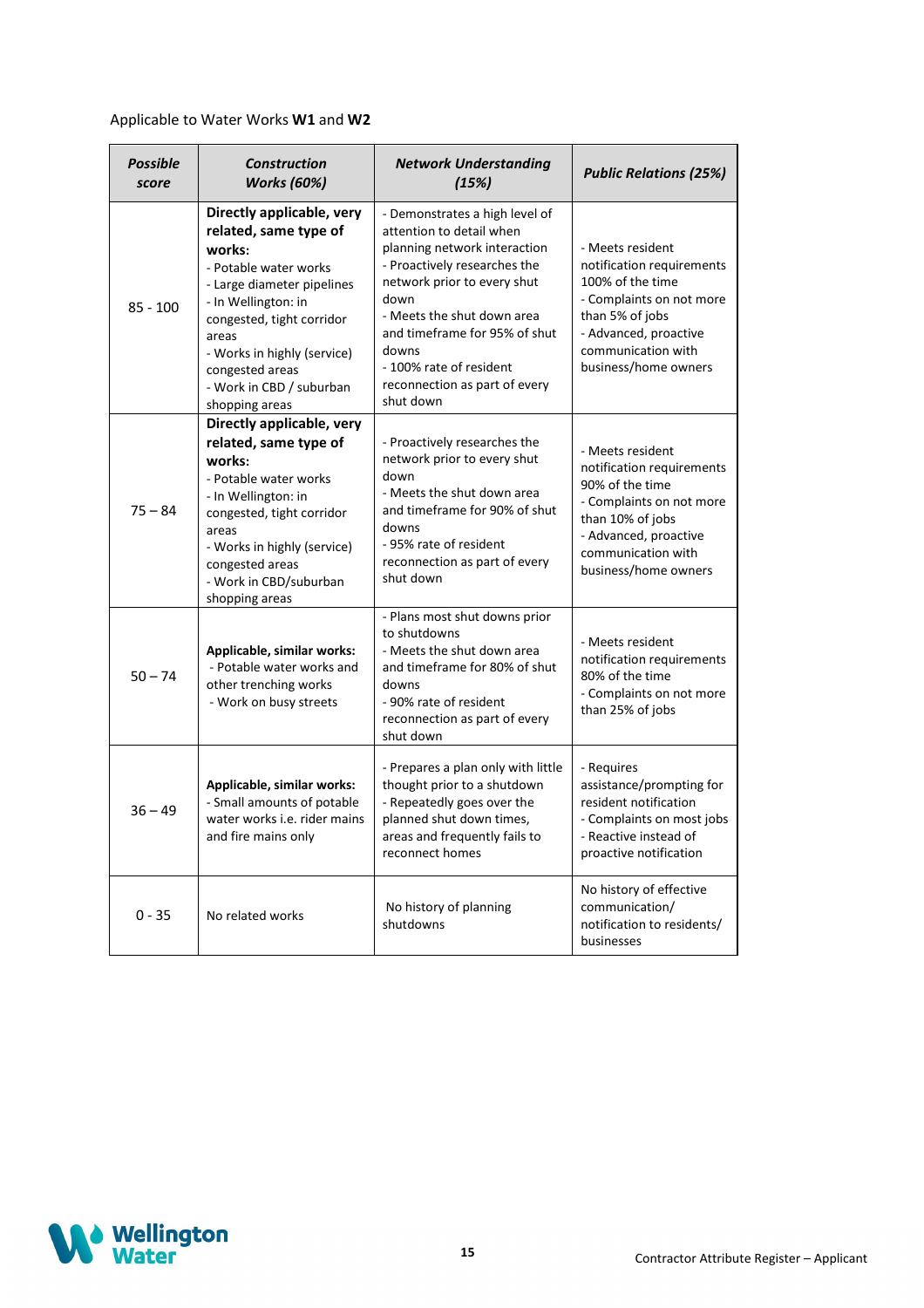#### *Asbuilt Plans (5%)*

#### *<u>igh quality:</u>*

## **Appendix B – Track Record Marking Schedule**

Applicable to all work categories

- All asbuilt plans completed in a
	- manner
- Limited direction and
	- ction required
	- ly rework required

#### **Sactory quality:**

- All asbuilt plans completed to ellent standard and in a
	- v manner
	- ly direction and instruction ed
- No rework required

#### **High property:**

- All asbuilt plans completed in a
	- manner
- Some direction and instruction
	- ed
	- etimes rework required

#### **B** Average Quality:

- **asbuilt plans NOT**
- completed in a timely manner
	- ent direction and
	- ction required
	- ent rework required

#### **improvements:** ceptable

| <b>Possible</b><br>score | <b>Quality of Performance</b><br>(20%)                                                                                    | <b>Health and Safety</b><br>Performance (20%)                                                                                       | <b>Work in Private Property</b><br>& Public Communications<br>(15%)                       | Timeliness (10%)                                                                                             | <b>Budget (15%)</b>                                    | <b>Variations (10%)</b>                                                                                                                                              | <b>Reinstatement (5%)</b>                                                                                                                                                             |                                                                         |
|--------------------------|---------------------------------------------------------------------------------------------------------------------------|-------------------------------------------------------------------------------------------------------------------------------------|-------------------------------------------------------------------------------------------|--------------------------------------------------------------------------------------------------------------|--------------------------------------------------------|----------------------------------------------------------------------------------------------------------------------------------------------------------------------|---------------------------------------------------------------------------------------------------------------------------------------------------------------------------------------|-------------------------------------------------------------------------|
| $85 - 100$               | Very high quality of<br>performance:<br>- Instruction and direction<br>rarely required<br>- No rework required            | - No Site Health and<br>Safety issues                                                                                               | No issues in private<br>property as a result of the<br>contractors performance            | Consistently<br>completed<br>before end of<br>contract period<br>and always<br>within the<br>contract period | Consistently<br>completed<br>under budget              | All variations<br>reasonable in the<br>context of the contract<br>works. Variation prices<br>at acceptable value and<br>approved without<br>negotiation              | Very high quality of<br>performance:<br>- All reinstatement<br>completed in a timely<br>manner<br>- Rarely direction and<br>instruction required<br>- No rework required              | Very h<br>- All as<br>an exc<br>timely<br>- Rarel<br>require<br>- No re |
| $75 - 84$                | High quality of<br>performance:<br>- Limited direction and<br>instruction required<br>- Rarely rework required            | - Rarely any Site<br><b>Health and Safety</b><br>issues<br>- No warnings required                                                   | Rarely issues in private<br>property as a result of the<br>contractors performance        | Always<br>completed<br>within contract<br>period                                                             | Always<br>completed<br>within contract<br>budget       | Majority of variations<br>reasonable in the<br>context of the contract<br>works. Most variation<br>prices at acceptable<br>value and approved<br>without negotiation | High quality of<br>performance:<br>- All reinstatement<br>completed in a timely<br>manner<br>- Limited direction and<br>instruction required<br>- Rarely rework required              | High q<br>- All as<br>timely<br>- Limit<br>instruc<br>- Rarel           |
| $50 - 74$                | Satisfactory quality of<br>performance:<br>- Some direction and<br>instruction required<br>- sometimes rework<br>required | - Rarely any Site<br>Health and Safety<br>issues<br>- some warnings<br>issued                                                       | Some minor issues in<br>private property as a<br>result of the contractors<br>performance | Consistently<br>completed<br>within contract<br>period                                                       | Consistently<br>completed<br>within contract<br>budget | Some time spent<br>negotiating variation<br>costs                                                                                                                    | Satisfactory quality of<br>performance:<br>- All reinstatement<br>completed in a timely<br>manner<br>- Some direction and<br>instruction required<br>- sometimes rework<br>required   | Satisfa<br>- All as<br>timely<br>- Some<br>require<br>- Some            |
| $36 - 49$                | <b>Below average</b><br>performance:<br>- Frequent direction and<br>instruction required<br>- Frequent rework<br>required | - Some minor breaches<br>of Health and Safety<br>- some stop work<br>orders required                                                | Some major issues in<br>private property as a<br>result of the contractors<br>performance | Consistently<br>completed<br>outside of<br>contract period                                                   | Consistently<br>completed over<br>contract budget      | Some unacceptable<br>variations                                                                                                                                      | <b>Below Average</b><br>Performance:<br>- Some reinstatement NOT<br>completed in a timely<br>manner<br>- frequent direction and<br>instruction required<br>- frequent rework required | <b>Below</b><br>- Some<br>comple<br>- Frequ<br>instruc<br>- Frequ       |
| $0 - 35$                 | <b>Needs improvement:</b><br>Not acceptable                                                                               | - Numerous minor<br>breaches of Health<br>and Safety<br>- Serious breaches of<br>Health and Safety<br>- Stop work order<br>required | Frequent issues in private<br>property as a result of the<br>contractors performance      | Hardly ever<br>completed<br>within contract<br>period                                                        | Hardly ever<br>completed<br>within contract<br>budget  | Many unnecessary,<br>unacceptable variations<br>submitted                                                                                                            | <b>Needs improvements:</b><br>Not acceptable                                                                                                                                          | <b>Needs</b><br>Not ac                                                  |

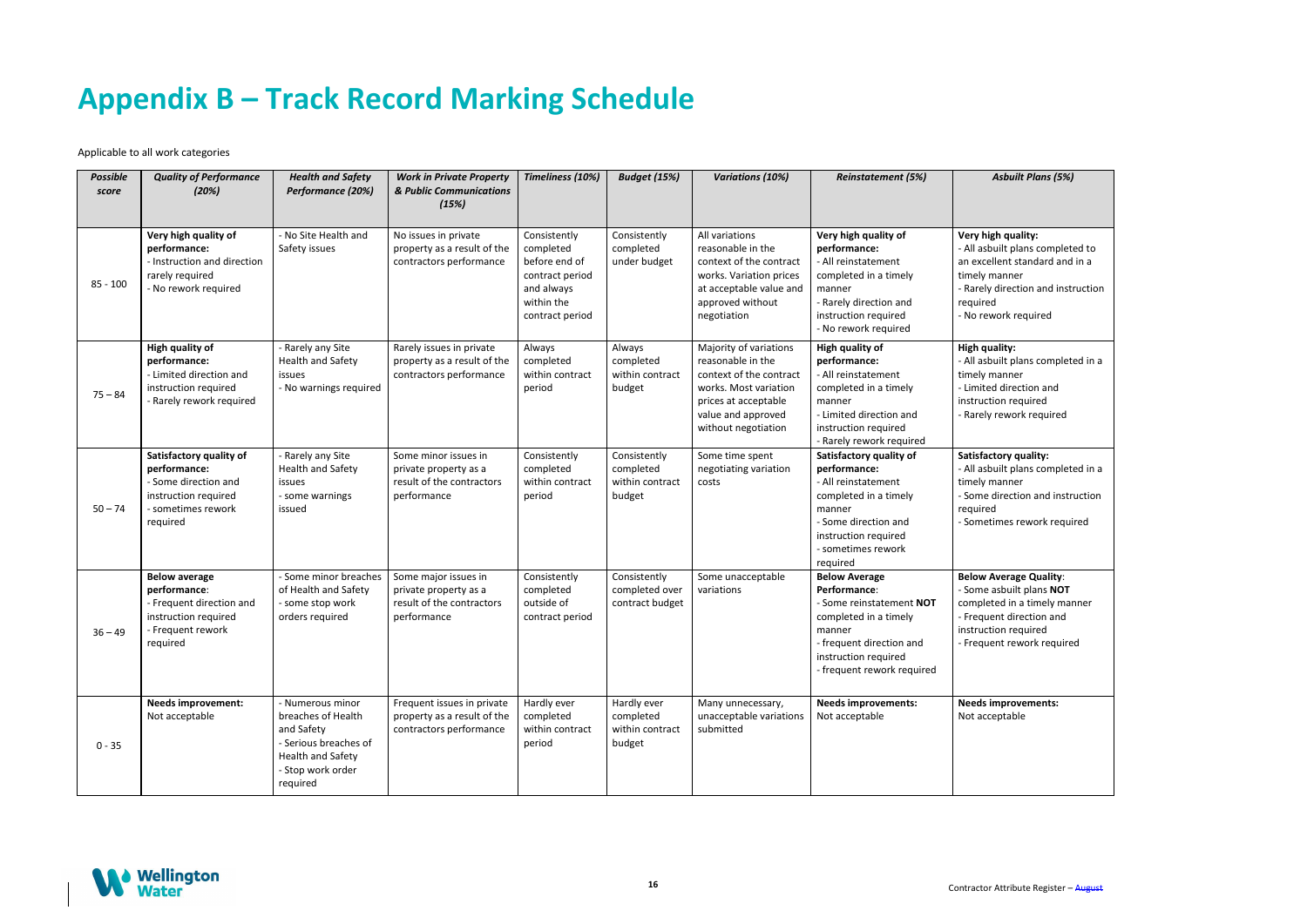## **Appendix C – Technical Skills Marking Schedule**

Applicable to Sewer and Stormwater Works **SS1, SS2, SW1** and **SW2**

| <b>Maximum</b><br>possible<br>score | <b>Qualifications/Training</b><br>(30%)                                                                                                                                                                                                           | <b>Construction Skills</b><br>(50%)                                                                                                          | <b>Value Add Initiatives</b><br>(20%)                                                                                                                                                                                                                                                                                           |
|-------------------------------------|---------------------------------------------------------------------------------------------------------------------------------------------------------------------------------------------------------------------------------------------------|----------------------------------------------------------------------------------------------------------------------------------------------|---------------------------------------------------------------------------------------------------------------------------------------------------------------------------------------------------------------------------------------------------------------------------------------------------------------------------------|
| $85 - 100$                          | Has professionally qualified engineer on staff<br>or engaged on contract with relevant<br>qualification, e.g. civil engineering.<br>As well as registered drainlayer(s).<br>Staff with current relevant certificates e.g.<br>pipe welding         | Has extensive relevant construction experience and<br>as a result is known for exemplary workmanship.<br>Staff with 20 years plus experience | Contractor utilises a combination of experience, practical know<br>how and local knowledge to provide value add initiatives on all<br>projects, including H&S, design changes, material selection.<br>Demonstrates proactive problem solving on all jobs. Taking<br>ownership and working with the engineer to overcome hurdles |
| $75 - 84$                           | NZCE on staff or Relevant Technical<br>Qualifications on staff or engaged on contract<br>e.g. diploma in civil engineering construction.<br>As well as registered drainlayer(s).<br>Staff have current relevant certificates e.g.<br>pipe welding | Extensive skills, is able to demonstrate staff with up<br>to 15 years experience and as a result is known for<br>excellent workmanship       | Contractor utilises a combination of experience, practical know<br>how and local knowledge to provide value add initiatives on all<br>projects, including H&S, design changes, material selection. Deals<br>with issues as they arise. Takes ownership of roadblocks                                                            |
| $50 - 74$                           | Multiple registered drainlayer(s).<br>Staff with current relevant certificates e.g.<br>pipe welding                                                                                                                                               | Extensive skills, is able to demonstrate staff with at<br>least 10 years experience, is known for very good<br>workmanship                   | Contractor utilises a combination of experience and practical<br>know how to provide value add initiatives on all projects,<br>including H&S, design changes, material selection. Deals with<br>issues as they arise                                                                                                            |
| $36 - 49$                           | One registered drainlayer.<br>Staff have current relevant certificates e.g.<br>pipe welding                                                                                                                                                       | Limited experience, staff have relevant certificates<br>e.g. pipe welding                                                                    | Contractor seldom demonstrates value add initiatives. Will, at<br>times recommend initiatives to overcome problems in a last<br>resort                                                                                                                                                                                          |
| $0 - 35$                            | No qualifications and limited certification                                                                                                                                                                                                       | Limited experiences and certificates                                                                                                         | None                                                                                                                                                                                                                                                                                                                            |

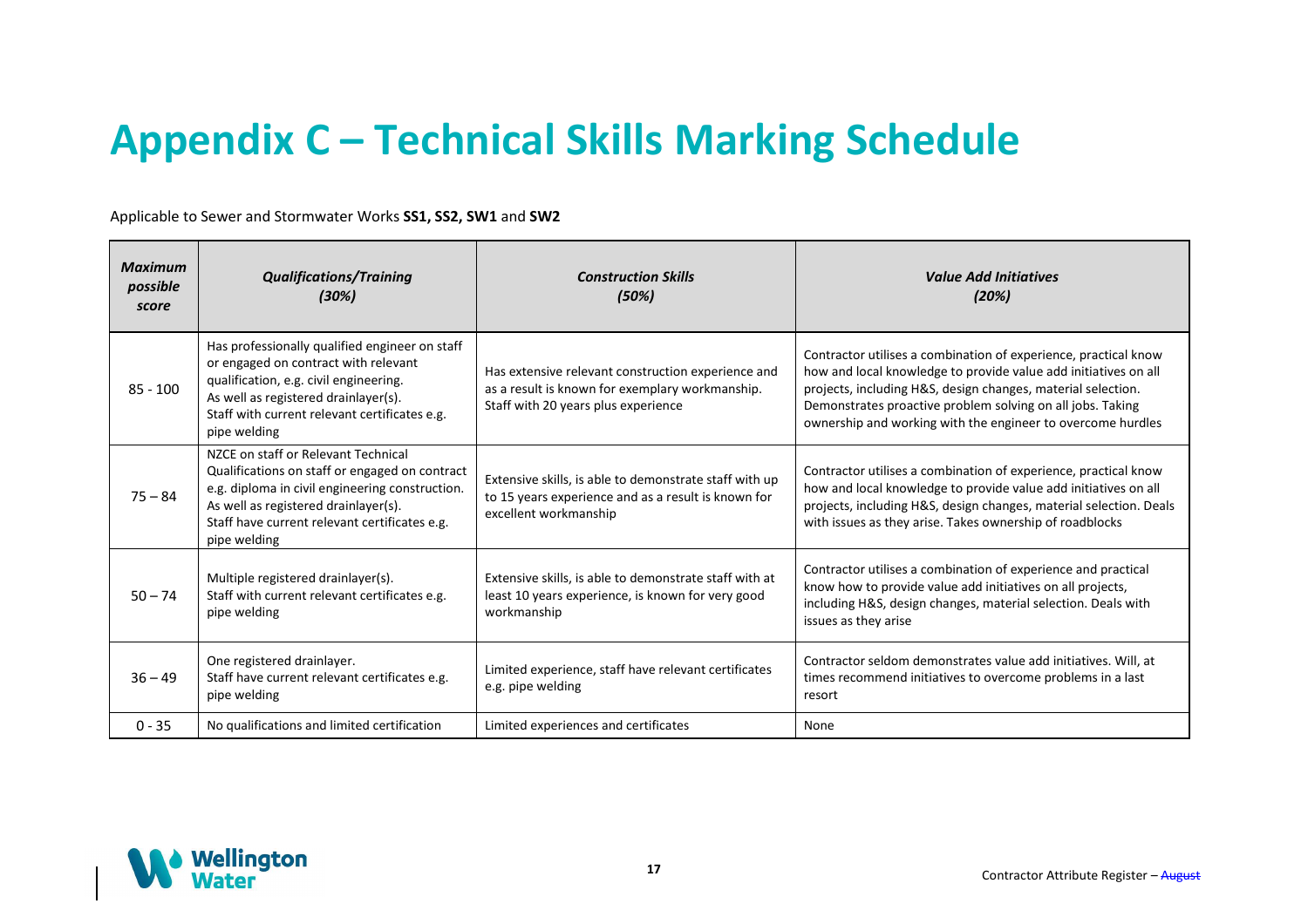#### Applicable to Water Works **W1** and **W2**

| <b>Maximum</b><br>possible<br>score | <b>Qualifications/Training</b><br>(30%)                                                                                                                                                                                                            | <b>Construction Skills</b><br>(50%)                                                                                                               | <b>Value Add Initiatives</b><br>(20%)                                                                                                                                                                                                                                                                                        |
|-------------------------------------|----------------------------------------------------------------------------------------------------------------------------------------------------------------------------------------------------------------------------------------------------|---------------------------------------------------------------------------------------------------------------------------------------------------|------------------------------------------------------------------------------------------------------------------------------------------------------------------------------------------------------------------------------------------------------------------------------------------------------------------------------|
| $85 - 100$                          | Has professionally qualified<br>engineer on staff or engaged on<br>contract with relevant<br>qualification, e.g. civil<br>engineering. As well as suitably<br>qualified staff(s).<br>Staff with current relevant<br>certificates e.g. pipe welding | Has extensive relevant construction<br>experience and as a result is known for<br>extemporary workmanship. Staff with 20<br>years plus experience | Contractor utilises a combination of experience, practical know how and local<br>knowledge to provide value add initiatives on all projects, including H&S, design<br>changes, material selection. Demonstrates proactive problem solving on all jobs.<br>Taking ownership and working with the engineer to overcome hurdles |
| $75 - 84$                           | NZCE on staff or engaged on<br>contract, or Relevant Technical<br>Qualifications e.g. diploma in<br>civil engineering construction.<br>As well as suitably qualified<br>staff(s).<br>Staff have current relevant<br>certificates e.g. pipe welding | Extensive skills, is able to demonstrate staff<br>with up to 15 years experience and as a<br>result is known for excellent workmanship            | Contractor utilises a combination of experience, practical know how and local<br>knowledge to provide value add initiatives on all projects, including H&S, design<br>changes, material selection. Deals with issues as they arise. Takes ownership of<br>roadblocks                                                         |
| $50 - 74$                           | Multiple suitably qualified staff.<br>Staff with current relevant<br>certificates e.g. pipe welding                                                                                                                                                | Extensive skills, is able to demonstrate staff<br>with at least 10 years experience, is known<br>for very good workmanship                        | Contractor utilises a combination of experience and practical know how to provide<br>value add initiatives on all projects, including H&S, design changes, material<br>selection. Deals with issues as they arise                                                                                                            |
| $36 - 49$                           | One suitably qualified staff<br>member. Staff have current<br>relevant certificates e.g. pipe<br>welding                                                                                                                                           | Limited experience                                                                                                                                | Contractor seldom demonstrates value add initiatives. Will, at times recommend<br>initiatives to overcome problems in a last resort                                                                                                                                                                                          |
| $0 - 35$                            | No Qualifications and limited<br>current certification                                                                                                                                                                                             | Limited experience                                                                                                                                | None                                                                                                                                                                                                                                                                                                                         |

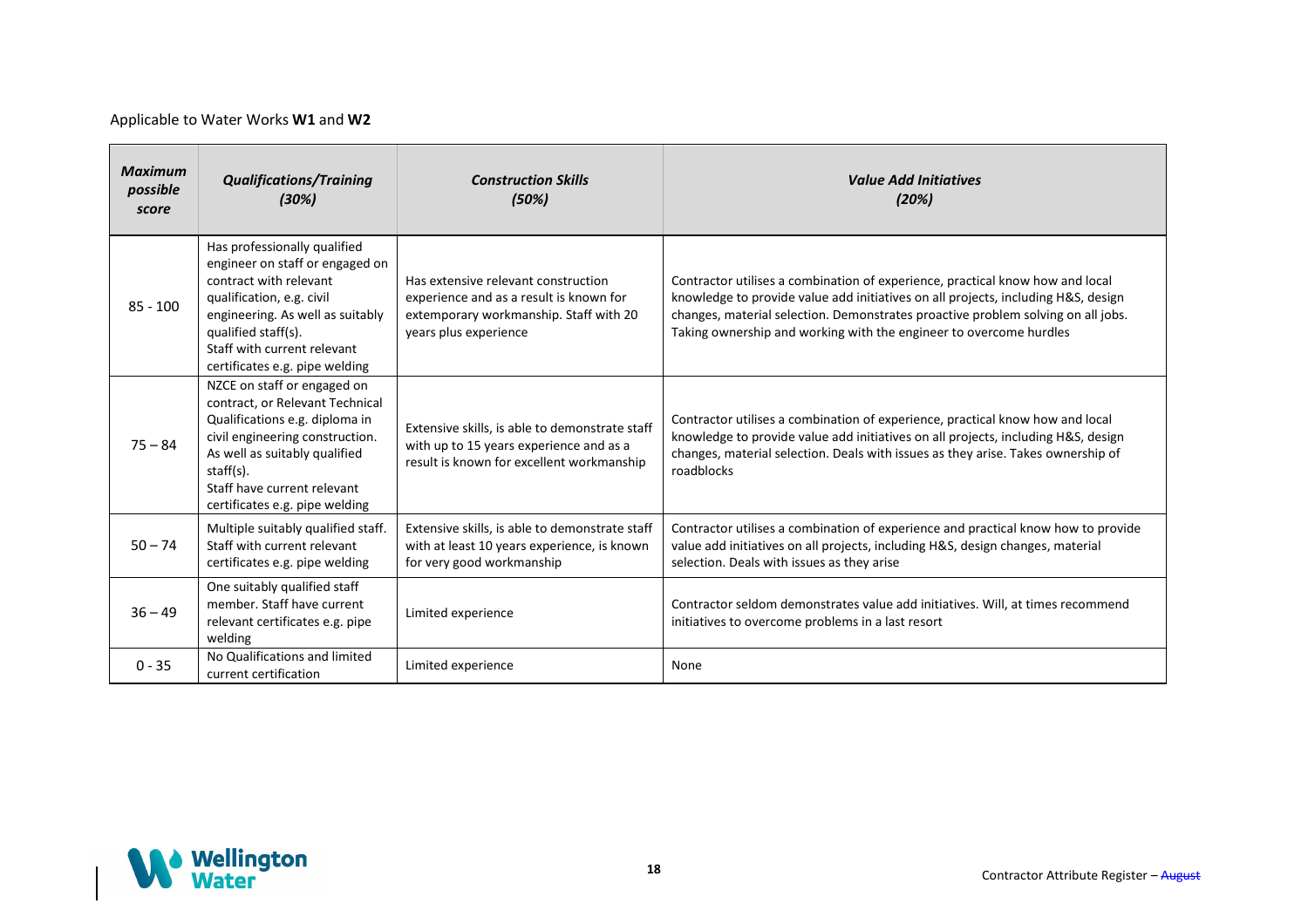## **Appendix D – Management Skills Marking Schedule**

Applicable to all work categories

| <b>Maximum</b><br>possible score | <b>Contractor Project</b><br><b>Management</b><br>(20%)                                                                                                                                                                                    | <b>Contractor Programme</b><br><b>Management</b><br>(10%)                                                                                                                                                                                        | <b>Contractor Cost</b><br><b>Management</b><br>(10%)                                      | <b>Quality</b><br><b>Management</b><br><b>Systems</b><br>(10%) | <b>Implementation of Waste Management and</b><br><b>Environmental Management Plan</b><br>(20%)                                                                                                                                                                                                                                                                                                                                                        | <b>Implementation of</b><br><b>Methodology</b> and<br><b>Site Specific H&amp;S</b><br>Plan<br>(20%)                                                                    | <b>Reporting - Regular</b><br><b>Reports to Engineer, H&amp;S</b><br><b>Incidents</b><br>(10%)                     |
|----------------------------------|--------------------------------------------------------------------------------------------------------------------------------------------------------------------------------------------------------------------------------------------|--------------------------------------------------------------------------------------------------------------------------------------------------------------------------------------------------------------------------------------------------|-------------------------------------------------------------------------------------------|----------------------------------------------------------------|-------------------------------------------------------------------------------------------------------------------------------------------------------------------------------------------------------------------------------------------------------------------------------------------------------------------------------------------------------------------------------------------------------------------------------------------------------|------------------------------------------------------------------------------------------------------------------------------------------------------------------------|--------------------------------------------------------------------------------------------------------------------|
| $85 - 100$                       | Convincingly demonstrates<br>projects will be managed in<br>proactive, systematic manner.<br>Generally appoints dedicated<br>project manager to project<br>teams with high level of<br>appropriate experience and<br>qualifications        | Provides appropriate baseline<br>programme that achieves required<br>milestones. Provides value add<br>suggestions to improve on<br>programme. Convincingly<br>demonstrates that programme will<br>be proactively managed during<br>construction | Proactive cost management<br>highlighting all costs to<br>client in a timely manner       | Appropriate ISO<br>accreditation                               | Evidence of separating waste on site and recycling<br>100% of what can be recycled in Wellington. 100% of<br>all spoil clean filled. Strong evidence that waste<br>management principles considered throughout supply<br>chain. Proactive and appropriate environmental<br>management plan covering such areas as sediment<br>control etc. Exceed all RMA requirements.<br>Environmental management plan successfully<br>implemented to high standard | Evidence that plans<br>known to site staff.<br>Evidence that copy of<br>plans on site. Proven<br>effective<br>implementation<br>completely as<br>outlined in plans     | Agree reporting structure and<br>frequency and achieve them.<br>Includes specific H&S incident<br>report           |
| $75 - 84$                        | Less convincingly demonstrates<br>projects will be managed in<br>proactive, systematic manner.<br>Generally appoints dedicated<br>project manager to project<br>teams with medium level of<br>appropriate experience and<br>qualifications | Provides appropriate baseline<br>programme that achieves required<br>milestones. Convincingly<br>demonstrates that programme will<br>be proactively managed during<br>construction                                                               | Proactive cost management<br>highlighting all costs to<br>client                          | TQS1 accreditation                                             | Evidence of separating waste on site and recycling 75%<br>of what can be recycled in Wellington. 75% of all spoil<br>clean filled. Some evidence that waste management<br>principles considered in supply chain. Proactive and<br>appropriate environmental management plan covering<br>such areas as settlement control etc. Meet all RMA<br>requirements. Environmental management plan<br>successfully implemented to high standard                | Evidence that plans<br>known to site staff.<br>Evidence that copy of<br>plans on site. Proven<br>implementation with<br>all principles of plans<br>effectively applied | Agree reporting structure and<br>frequency and achieve them<br>regularly. Includes specific<br>H&S incident report |
| $50 - 74$                        | No demonstration that projects<br>will be managed in proactive,<br>systematic manner. Dedicated<br>project manager appointed to<br>project teams but experience<br>and qualifications questionable<br>or no information provided           | Provides appropriate baseline<br>programmed that achieves required<br>milestones. Less convincingly<br>demonstrates that programme will<br>be proactively managed during<br>construction                                                         | Somewhat reactive cost<br>management however<br>generally fair and<br>reasonable approach | <b>TQS2</b> accreditation                                      | Evidence of separating waste on site and recycling 75%<br>of what can be recycled in Wellington. 75% of all spoil<br>clean filled. Appropriate environmental management<br>plan covering such areas as settlement control etc.<br>Meet all RMA requirements. Environmental<br>management plan successfully implemented to<br>medium standard                                                                                                          | Evidence that plans<br>known to site staff.<br>Evidence that copy of<br>plans on site.<br>Principles of plans<br>somewhat applied                                      | Agree reporting structure and<br>frequency and achieve them<br>regularly. No specific H&S<br>incident report       |
| $36 - 49$                        | Does not demonstrate that<br>projects will be managed in<br>proactive, systematic manner.<br>No dedicated project manager<br>appointed to project teams                                                                                    | Provides appropriate baseline<br>programme that achieves required<br>milestones. Does not demonstrate<br>that programme will be proactively<br>managed during construction                                                                       | Attempts some<br>unreasonable variation<br>claims                                         | Evidence of company<br>developed QA system                     | Little or no spoil clean filled. Appropriate<br>environmental management plan, meet all RMA<br>requirements, however plan not implemented well                                                                                                                                                                                                                                                                                                        | Some site staff aware<br>of plans. Little to<br>know implementation<br>of plans                                                                                        | Some reporting                                                                                                     |
| $0 - 35$                         | No demonstration that projects<br>will be managed in proactive,<br>systematic manner. No<br>dedicated project manager<br>appointed to project teams                                                                                        | Does not provide appropriate<br>baseline programme that achieves<br>required milestones. Does not<br>demonstrate that programmed will<br>be proactively managed during<br>construction                                                           | Aggressive cost<br>management and generally<br>attempts unreasonable<br>variation claims  | No evidence of any QA<br>system                                | None of the above                                                                                                                                                                                                                                                                                                                                                                                                                                     | Methodology and<br>H&S plans unknown<br>to site staff                                                                                                                  | No reporting                                                                                                       |